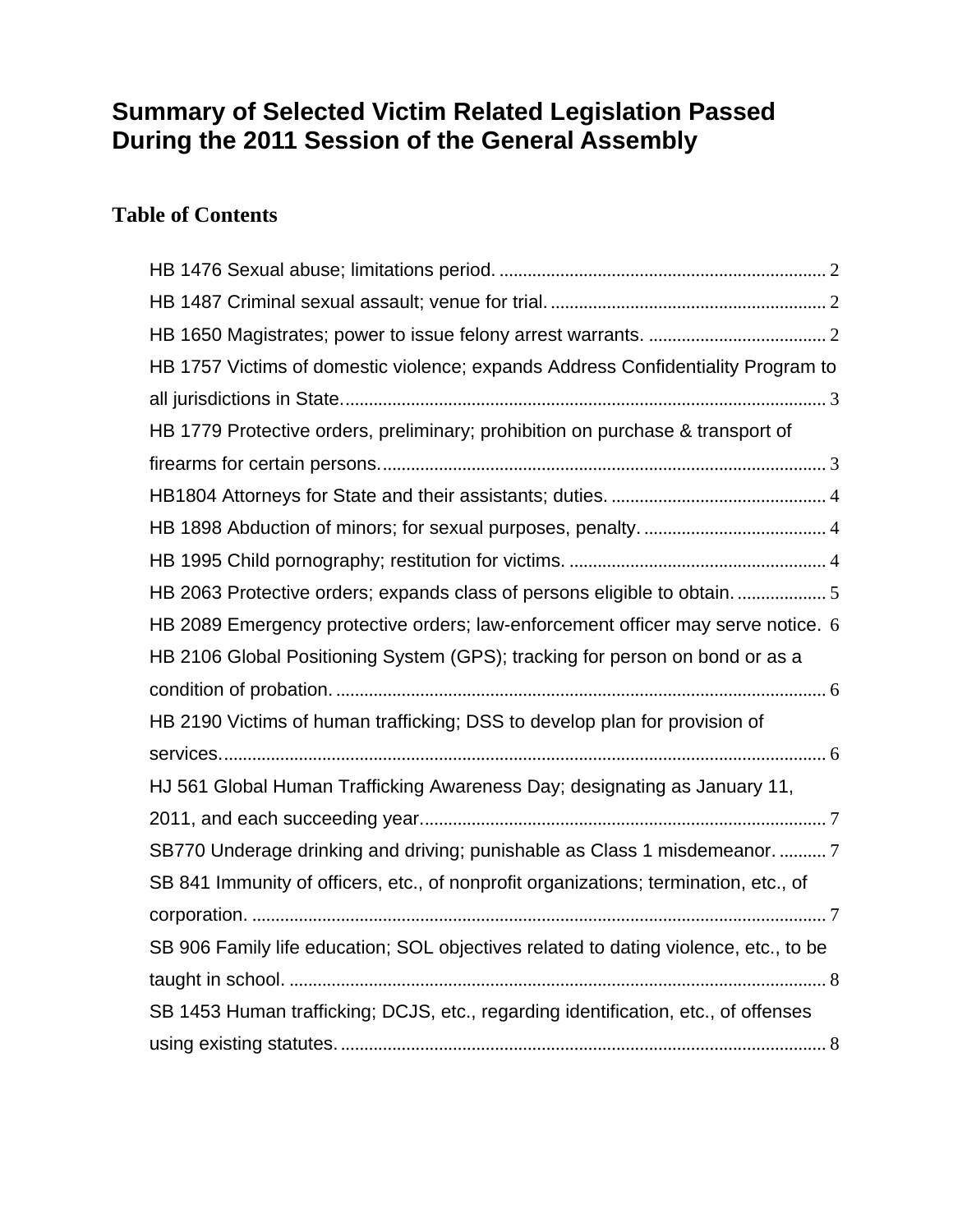### <span id="page-1-0"></span>**[HB 1476](http://lis.virginia.gov/cgi-bin/legp604.exe?111+sum+HB1476) Sexual abuse; limitations period.**

*Chief patron:* Albo

Amends §8.01-243

### *Summary:*

Extends the limitations period for actions for sexual abuse committed during the infancy or incapacity of the abused person from two years to 20 years from the time of the removal of the infancy or incapacity or from the time the cause of action otherwise accrues. This bill is identical to SB 1145.

# **[HB 1487](http://lis.virginia.gov/cgi-bin/legp604.exe?111+sum+HB1487) Criminal sexual assault; venue for trial.**

*Chief patron:* Hope

Amends §18.2-359

#### *Summary:*

Provides that venue for the trial of a person charged with committing or attempting to commit (i) a crime against nature, the crime of taking indecent liberties with a child, or a criminal sexual assault under Article 7 (§ 18.2-61 et seq.) of Chapter 4 of Title 18.2 and (ii) a violent felony as defined in § 17.1-805 or 19.2-297.1 arising out of the same incident, occurrence, or transaction may be had in the county or city in which any such crime is alleged to have occurred or, with the concurrence of the attorney for the Commonwealth in the county or city in which the crime is alleged to have occurred, in any county or city through which the victim was transported by the defendant in the commission of such offense.

# **[HB 1650](http://lis.virginia.gov/cgi-bin/legp604.exe?111+sum+HB1650) Magistrates; power to issue felony arrest warrants.**

*Chief patron:* Cosgrove

Amends §§ 19.2-71 and 19.2-72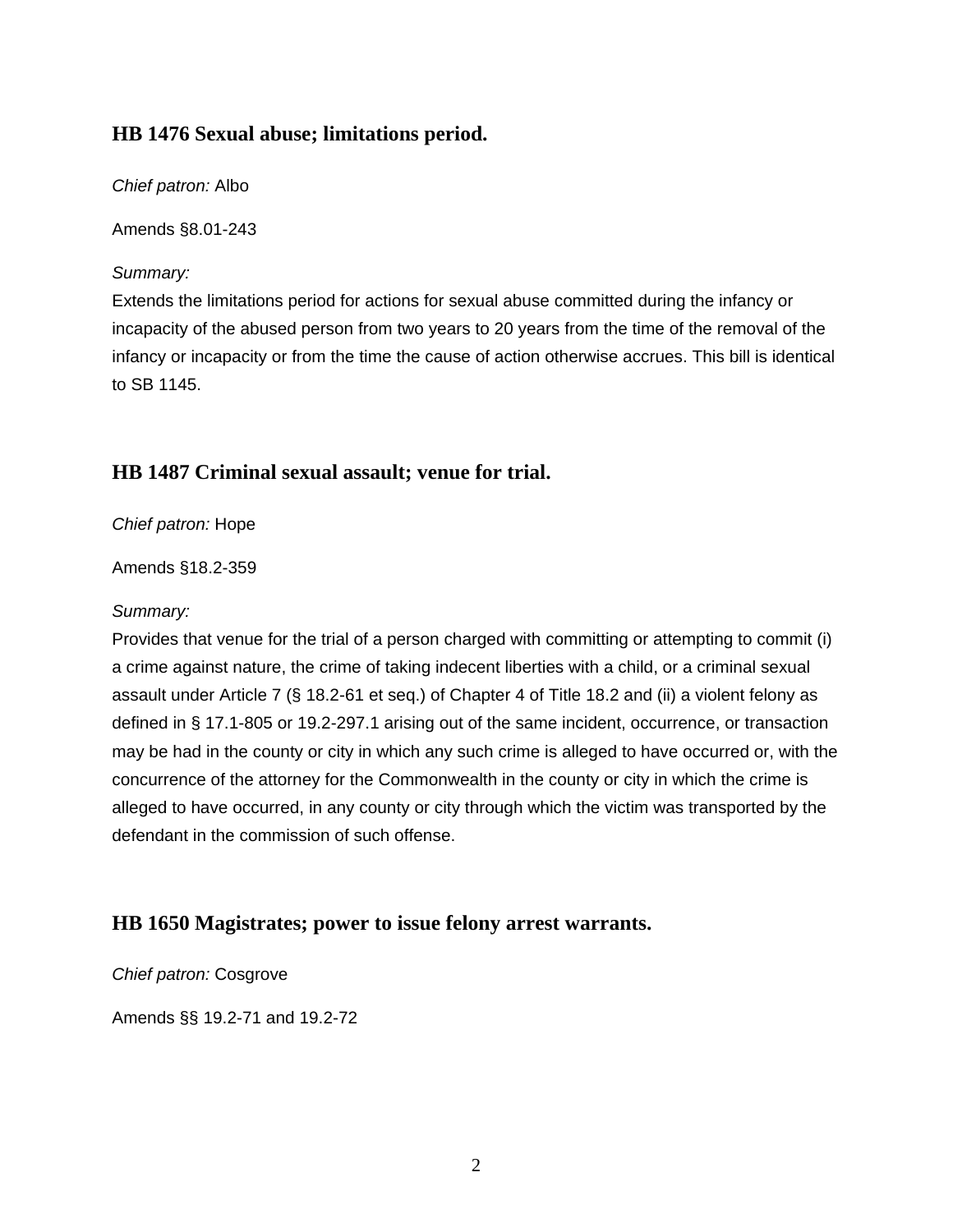#### <span id="page-2-0"></span>*Summary:*

Provides that a magistrate may not issue an arrest warrant for a felony offense upon the basis of a complaint by a person other than a law-enforcement officer or an animal control officer without prior authorization from the attorney for the Commonwealth or a law-enforcement agency in his jurisdiction. Currently, the magistrate need only consult with the attorney for the Commonwealth or law-enforcement agency. The bill also requires a written complaint if the complaint is by a person other than a law-enforcement officer; currently a written complaint is required in such a situation whenever practicable. This bill is identical to SB 782.

### **[HB 1757](http://lis.virginia.gov/cgi-bin/legp604.exe?111+sum+HB1757) Victims of domestic violence; expands Address Confidentiality Program to all jurisdictions in State.**

*Chief patron:* Wilt

Amends § 2.2-515.2

#### *Summary:*

Expands the Address Confidentiality Program for victims of domestic violence to all jurisdictions within the Commonwealth. The bill also provides that the Office of the Attorney General will prepare an evaluation of the statewide implementation of the program by December 31, 2012, and repeals the enactment clause that conditioned the continuation of the program upon an appropriation for that purpose. The bill is identical to SB 1199.

### **[HB 1779](http://lis.virginia.gov/cgi-bin/legp604.exe?111+sum+HB1779) Protective orders, preliminary; prohibition on purchase & transport of firearms for certain persons.**

*Chief patron:* Gilbert

Amends §18.2-308.1:4

#### *Summary:*

Makes the prohibition on purchasing and transporting a firearm applicable to persons subject to preliminary protective orders where a petition alleging abuse or neglect has been filed. Under current law, persons subject to a preliminary protective order are prohibited from purchasing or transporting a firearm regardless of any allegation. This bill is identical to SB 754.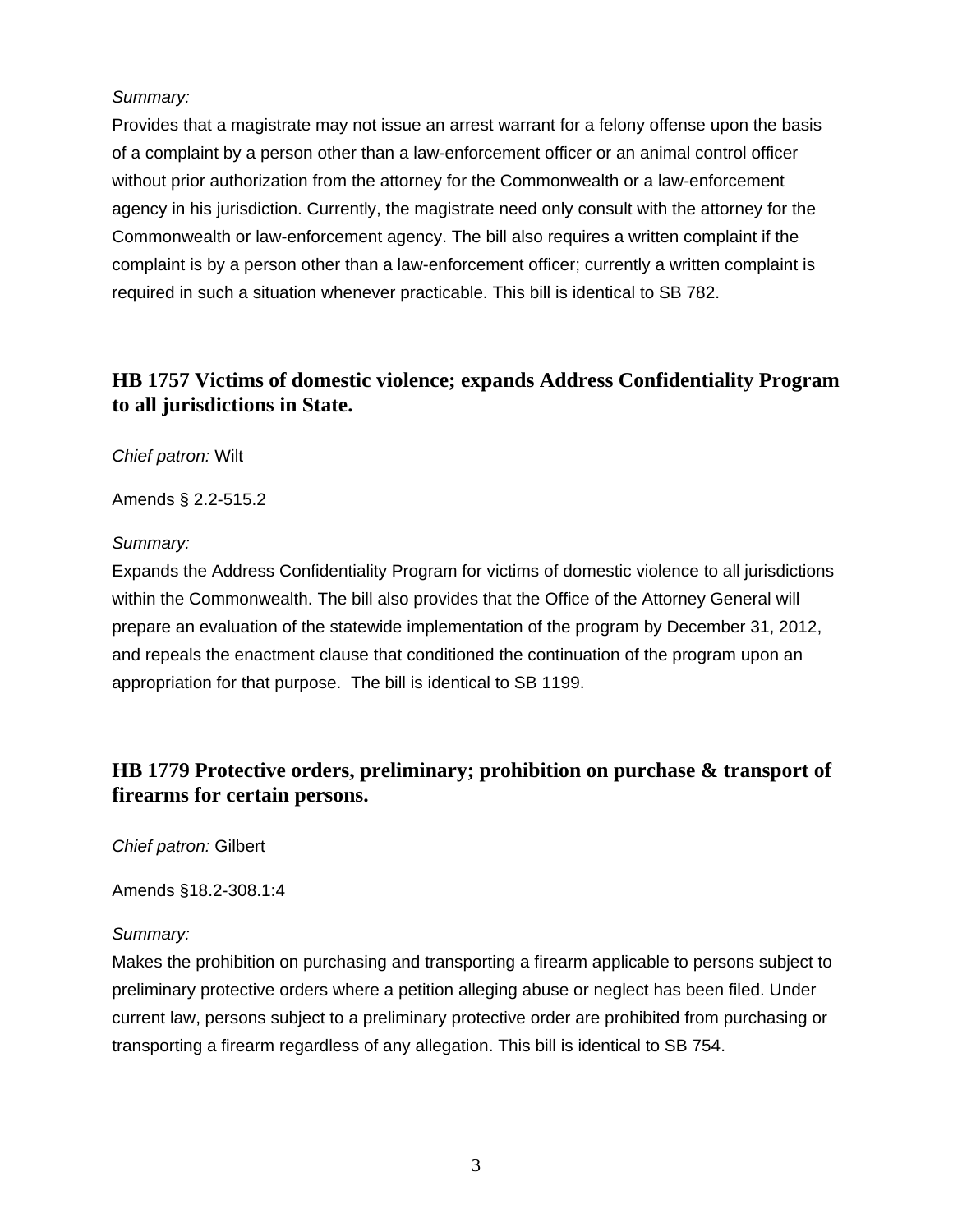# <span id="page-3-0"></span>**HB1804 Attorneys for State and their assistants; duties.**

#### *Chief patron:* Surovell

Amends §15.2-1627

*Summary:*

Provides that elected and assistant Commonwealth's attorneys may enforce the provisions of subsection D of § 18.2-268.3 (the civil offense of refusal to submit to the DUI blood alcohol test). The bill contains an emergency clause.

# **[HB 1898](http://lis.virginia.gov/cgi-bin/legp604.exe?111+sum+HB1898) Abduction of minors; for sexual purposes, penalty.**

*Chief patron:* Hugo

Amends §§18.2-48, 18.2-67.7, and 18.2-356

#### *Summary:*

Provides that abduction of any person for the purpose of prostitution or of a minor for the purpose of manufacturing child pornography is a Class 2 felony. The bill also provides that any person who receives any money or other valuable thing for or on account of causing any person to engage in forced labor or services, concubinage, prostitution, or the manufacture of any obscene material or child pornography is guilty of a Class 4 felony.

# **[HB 1995](http://lis.virginia.gov/cgi-bin/legp604.exe?111+sum+HB1995) Child pornography; restitution for victims.**

*Chief patron:* Janis

Amends §19.2-305.1

### *Summary:*

Provides that a defendant convicted of an offense relating to child pornography shall be ordered to pay mandatory restitution to the victim of the offense in an amount as determined by the court. The Commonwealth shall make reasonable efforts to notify victims of any such offense. This bill is identical to SB 1426.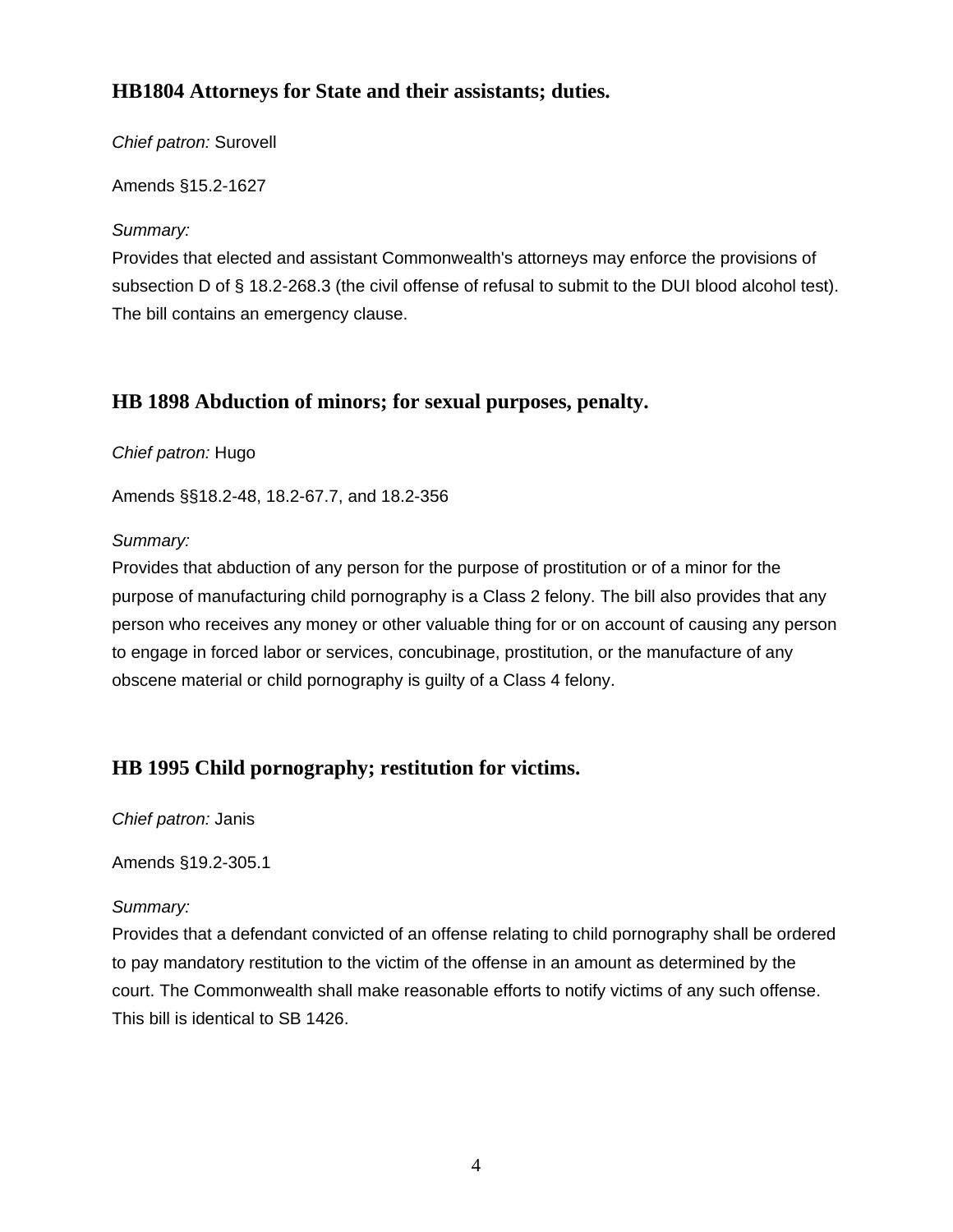### <span id="page-4-0"></span>**[HB 2063](http://lis.virginia.gov/cgi-bin/legp604.exe?111+sum+HB2063) Protective orders; expands class of persons eligible to obtain.**

#### *Chief patron:* Bell, Robert B.

Amends §§ 16.1-69.55, 16.1-228, 16.1-253.1, 16.1-253.4, 16.1-279.1, 17.1-213, 17.1-272, 18.2- 60.4, 19.2-81.3, 19.2-120, 19.2-152.8, 19.2-152.9, and 19.2-152.10. Adds 19.2-152.7:1, relating to protective orders; availability; penalty.

#### *Summary:*

Renames "protective orders for stalking" as "protective orders" and expands the class of persons that is eligible to obtain a protective order by enlarging the types of conduct that permit the issuance of a protective order from certain specified criminal acts to any act involving violence, force, or threat that results in bodily injury or places one in reasonable apprehension of death, sexual assault, or bodily injury. Such protective orders are available based on such conduct, regardless of the relationship of the parties involved. The bill also makes several amendments to make protective orders and family abuse protective orders more consistent, including amending the definition of "family abuse" to be consistent with the conduct that would allow for the issuance of a "protective order" and providing that a family abuse protective order may include a condition prohibiting the allegedly abusing person from committing a criminal offense that results in injury to person or property. The bill also makes the penalties for violating a protective order consistent with the penalties for violating a family abuse protective order: (i) any person convicted of a second violation of a protective order, when the offense is committed within five years of a conviction for a prior offense and when either the instant or prior offense was based on an act or threat of violence, shall be sentenced to a mandatory minimum term of confinement of 60 days; (ii) any person convicted of a third or subsequent offense, when such offense is committed within 20 years of the first conviction and when either the instant or any of the prior offenses was based on an act or threat of violence, is guilty of a Class 6 felony and punishment shall include a mandatory minimum term of confinement of six months; (iii) any person who commits an assault and battery resulting in serious bodily injury upon a person protected by a protective order is guilty of a Class 6 felony; and (iv) any person who violates a protective order by furtively entering the home of the protected party while such party is present or enters and remains in such home until the protected party arrives is guilty of a Class 6 felony. This bill incorporates HB 1716, HB 1876, HB 2340, and HB 2422. This bill is identical to SB 1222.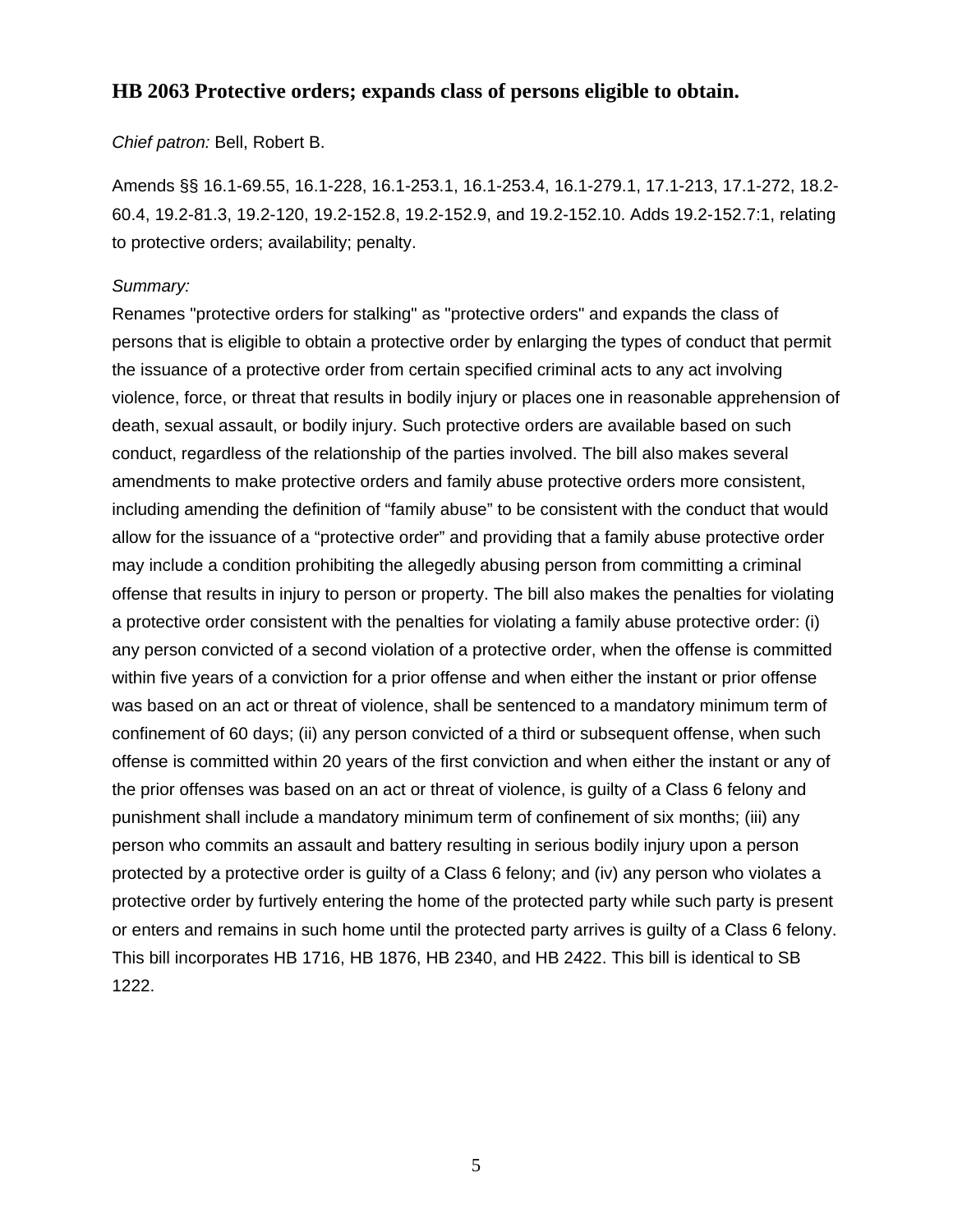### <span id="page-5-0"></span>**[HB 2089](http://lis.virginia.gov/cgi-bin/legp604.exe?111+sum+HB2089) Emergency protective orders; law-enforcement officer may serve notice.**

### *Chief patron:* Herring

Amends §16.1-264

### *Summary:*

Provides that a law-enforcement officer may effect service of an emergency protective order by personally serving the person subject to the order with a notification of the issuance of the order, which shall be on a form approved by the Supreme Court of Virginia. The officer making service shall enter or cause to be entered the date and time of service and other appropriate information into the Virginia Criminal Information Network and make due return to the court.

# **[HB 2106](http://lis.virginia.gov/cgi-bin/legp604.exe?111+sum+HB2106) Global Positioning System (GPS); tracking for person on bond or as a condition of probation.**

*Chief patron:* Armstrong

Amends §§19.2-123 and 19.2-303

### *Summary:*

Allows GPS (Global Positioning System) tracking for persons on secured bond or as a condition of probation or suspended sentence. This bill is identical to SB 925.

# **[HB 2190](http://lis.virginia.gov/cgi-bin/legp604.exe?111+sum+HB2190) Victims of human trafficking; DSS to develop plan for provision of services.**

### *Chief patron:* Ebbin

### *Summary:*

Requires the Department of Social Services to develop a plan for the provision of services to victims of human trafficking, which shall include provisions for (i) identifying victims of human trafficking in the Commonwealth; (ii) assisting victims of human trafficking with applying for benefits and services to which they may be entitled; (iii) coordinating the delivery of services for victims of human trafficking; (iv) preparing and disseminating educational and training programs and materials to increase awareness of human trafficking and services available to victims; (v) developing and maintaining community-based services for victims of human trafficking; and (vi)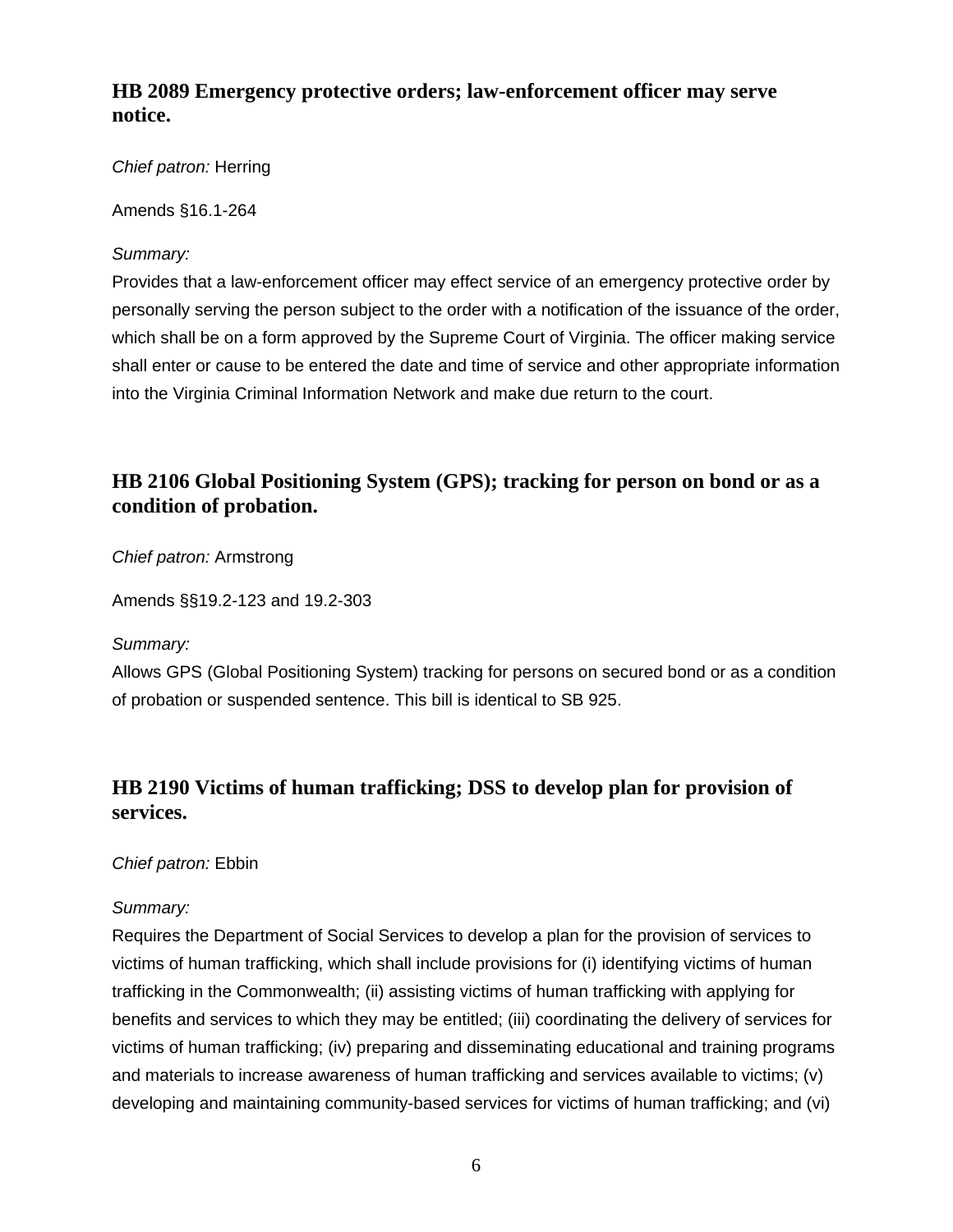<span id="page-6-0"></span>assisting victims with family reunification or return to their place of origin if the person so desires.

# **[HJ 561](http://lis.virginia.gov/cgi-bin/legp604.exe?111+sum+HJ561) Global Human Trafficking Awareness Day; designating as January 11, 2011, and each succeeding year.**

#### *Chief patron:* Kory

*Summary:*

Designates January 11, in 2011 and in each succeeding year, as Global Human Trafficking Awareness Day in Virginia.

### **SB770 Underage drinking and driving; punishable as Class 1 misdemeanor.**

#### *Chief patron:* Marsden

Amends §18.2-266.1

#### *Summary:*

Provides that "zero tolerance" (0.02% BAC) underage drinking and driving is punishable as a Class 1 misdemeanor. Currently, the punishment is loss of license for six months and a fine of no more than \$500. This bill provides that the punishment must include forfeiture of such person's license to operate a motor vehicle for a period of one year from the date of conviction and either a mandatory minimum fine of \$500 or 50 hours of community service. This bill is identical to HB 1407.

# **SB 841 Immunity of officers, etc., of nonprofit organizations; termination, etc., of corporation.**

#### *Chief patron:* Petersen

Amends §§8.01-220.1:1, 13.1-870.1, and 13.1-870.2

#### *Summary:*

Provides that the immunity from civil liability the directors and other officers of tax exempt organizations enjoy for acts taken in their official capacities shall survive the termination, cancellation, or other discontinuance of the organization. This bill is identical to HB 1877.